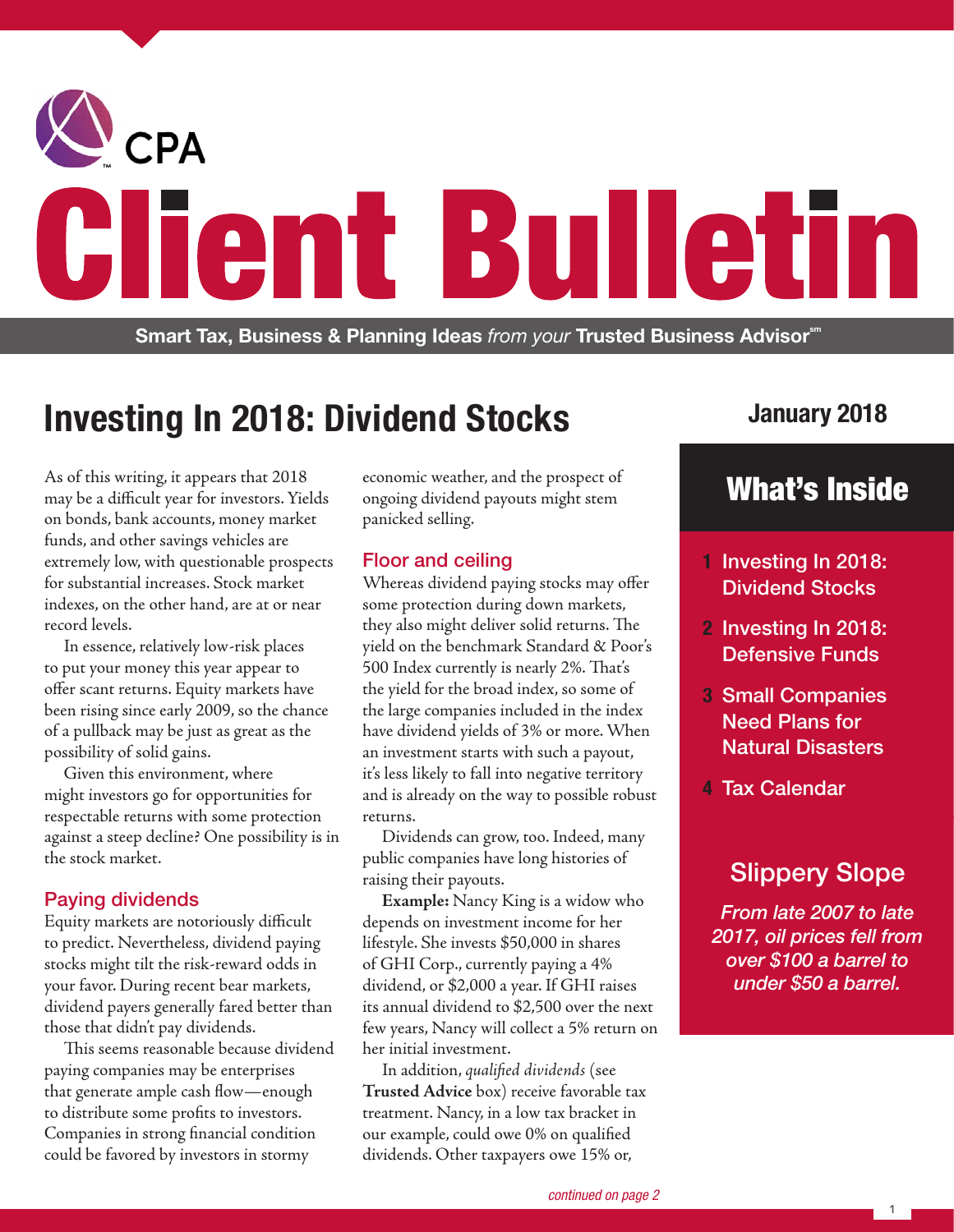# **Trusted Advice**

## *Qualified Dividends*

- Most stock dividends paid to U.S. investors are qualified dividends that are subject to the low 0%, 15%, and 20% tax rates.
- $\blacktriangleright$  To be qualified dividends, the dividends must be paid by a domestic corporation or a foreign corporation that meets certain requirements (a qualified foreign corporation).
- $\blacktriangleright$  To get the low rates, investors must hold onto a stock for more than 60 days during the 121-day period, which begins 60 days before the ex-dividend date.
- ▶ The ex-dividend date is the first day of trading when the buyer of a stock is no longer entitled to the most recently announced dividend payment. If the exdividend date is December 12, a December 11 buyer would receive the latest dividend, but a December 12 buyer would not receive it.

for those in the highest ordinary tax bracket, 20%. These rates are lower than ordinary income tax rates. The Trump Administration's tax reform framework, released in the fall of 2017, does not mention the possibility of ending this tax break.

## Go with a pro

It's true that dividend paying stocks can offer many advantages. However, investing in equities carries risks; even the most established company, with excellent management, can see its share price tumble in a broad selloff. Selecting individual dividend paying stocks can require thorough research and portfolio monitoring.

Therefore, many investors prefer to invest in mutual funds or ETFs that focus on dividend stocks. There are dozens of such funds available, with portfolio managers who are responsible for stock selection. Other funds track a custom index of dividend paying stocks. Dividend stock funds tend to fall into two broad categories:

• **High payout.** Some funds are designed to pay higher yields than the S&P 500, perhaps 3% or 4%. They may use "dividend capture"

strategies, buying funds just before a dividend payout. High dividends may be appealing, but a robust payout can indicate a relatively low share price due to concerns about the company's growth prospects.

• **Dividend growth.** These funds may have yields similar to the S&P 500 or lower. However, the stocks they hold are chosen because the companies have enjoyed growing earnings along with rising dividends and are considered likely to continue such profitability.

## Quality counts

Dividend oriented investors may hold individual stocks, specialized funds, or a combination. They aim to own successful, profitable companies that will provide a steady stream of cash flow, bull market or bad. There's no magic about dividend paying stocks and there have been instances in which a dividend cut has been followed by a plunging stock price. Still, buying successful companies that pay appealing dividends is one way to approach equity investing this year, with current prices at lofty levels.  $\blacksquare$ 

# **Investing In 2018: Defensive Funds**

As the previous article suggests, 2018 might be a difficult year for stock market investing. Yes, a 9-year bull market could stretch to 10 years. However, the longer the bulls keep running, the greater the chance that they'll have to pause for breath, and an exhausted equities market will sag. Risk reduction can be just as important as profit potential at current stock values.

One approach to risk reduction is to sell stocks and put the proceeds into cash. That may turn out to be a good move now, but it's also possible that you'll miss another good year in the

market while earning virtually nothing in cash.

Another way to play defense is to review your asset allocation. If your investment plan is to have a 60/40 portfolio, stocks to bonds, equity gains might have moved that ratio to 70/30, for example. Trimming stocks and increasing bonds to get back to 60/40 probably would make your portfolio less volatile.

## Safety in numbers

One additional defensive tactic could be to reduce your holdings of individual stocks, then shift some assets into mutual funds and ETFs. A fund with 50 holdings is not as likely to be decimated as a portfolio with only 2 or 3 stocks. Funds often are managed by experienced professionals, backed by analysts who spend considerable time seeking desirable issues.

That said, there are many thousands of stock funds from which to choose. There is no certain way to predict results of a given fund, but some strategies might boost the likelihood of finding one that can provide some cushion in a down market.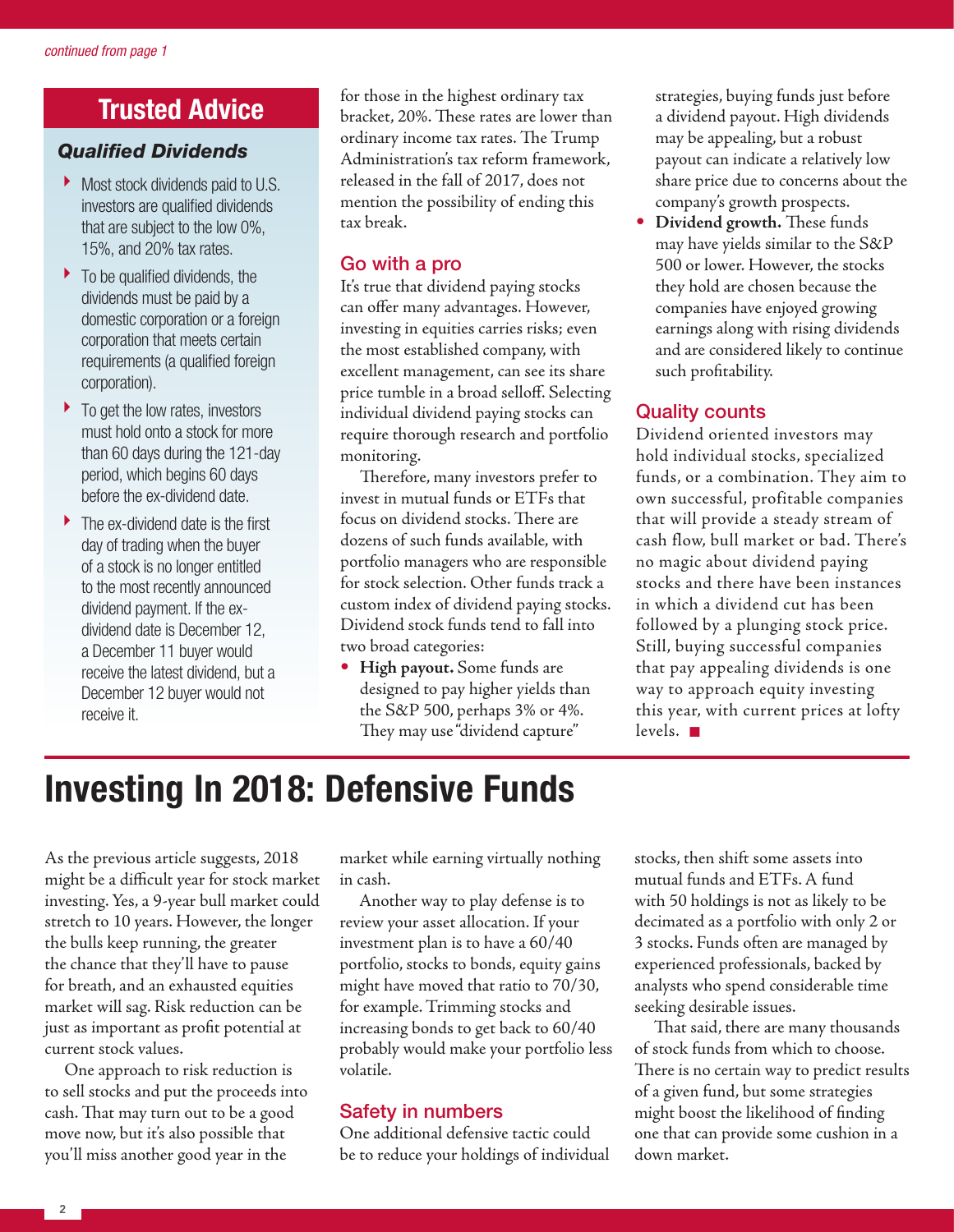## Crafty capturing

One possible approach is to use "capture ratios" to evaluate funds that you're considering. There are two types of ratios: downside capture and upside capture. The downside capture ratio shows a fund's losses in relation to a relevant market benchmark during downturns. The upside capture ratio shows a fund's gains in relation to a relevant market benchmark during upturns. This information can be found online on Morningstar.com.

**Example 1**: XYZ Fund's 10-year downside capture ratio shows that it held losses to about 80% of its benchmark's decline during market drops, while its 10-year upside capture ratio reports that it's returning about 90% of the market's gains during upward moves. This positive spread indicates the fund has held down losses while delivering largely positive results.

Comparing capture ratios can be useful but it's not a guarantee of success. If it were, everyone would simply look up capture ratios online, invest in the funds with the best positive spread, and mint money.

Nevertheless, the idea of comparing upside with downside performance

can be useful. A fund that has done relatively well—that is, limiting losses during the bear markets of 2000-2002 and 2008-2009 may be a fund that could do the same in the bear market of 2018 or 2019, or whenever the Ursidae family comes out of hibernation. If a fund that has done well defensively also has registered strong growth in rising markets, it may be a fund worth further evaluation.

#### Winning the numbers game

Underlying the approach of investing defensively is some basic math that investors may overlook.

**Example 2:** John Lucas holds \$100,000 in XYZ Fund. The market drops 25% in the next year, but XYZ only falls by 20% to \$80,000.

At the same time, John's cousin Linda James holds \$100,000 of ZYX Fund, which drops the full 25% to \$75,000.

Going forward, John needs a 25% gain to get back to \$100,000, and Linda needs a 33.3% gain to recoup her losses. It's certainly possible that Linda's fund will outperform John's in the recovery, but it has significantly more ground to make up.

Carrying this example further, investors need a return over 40% to recover from a 30% loss, a 67% return after a 40% loss, and so on. Holding down losses can put you in a better position to build wealth when market cycles turn bullish, as you'll have more assets left to participate in future growth.

#### Stress reduction, too

Defensive funds may have nonmathematical attributes as well. Historically, bear markets have proven to be buying opportunities. Stock prices are "on sale," after steep declines. Yet, many investors sell during downturns and subsequently are late to get back in, forgoing potential profits. This sort of selling may be less likely after, say, a 10% decline in asset values than with a 20% drop.

If you decide to seek a fund with a good record of playing defense, see if the manager or managers who held down losses during bear markets are still in place. Read the fund's materials to find out if its investment philosophy meshes with yours, or discuss the fund's approach with your investment adviser. When stock market records are falling regularly, patience and prudence can pay off.  $\square$ 

# **Small Companies Need Plans for Natural Disasters**

From East Coast to West Coast, hurricanes and wildfires recently created huge losses of lives, property, and emotional wellbeing. In the middle of the United States, crippling natural disasters can range from blizzards to river flooding to tornadoes. News reports naturally focus on homes and families, but local businesses also are among the victims.

There may be little a small company can do when it's in the path of record winds or a wall of flames. However, there are steps a business owner can take when things are calm to reduce the impact of catastrophic conditions in the future.

#### Be sure about insurance

For example, relevant insurance should be in place. Whether you rent or own the facilities you use, you should have adequate property insurance from a well-established company. Business interruption coverage may provide cash if revenue producing operations are curtailed for any length of time. Your firm also may obtain special flood or earthquake insurance (or both) if that's deemed necessary.

You probably won't have the time or the inclination to evaluate all the coverage you might need. Therefore, you should work with an experienced agent

or insurance consultant who can provide expertise. This professional also can suggest the scope of personal insurance needed by you and your employees, payable after a natural disaster. In the wake of a dreadful event, the less time people spend worrying about personal losses, the sooner your firm can get back to operating at full speed.

## Staying online

Business interruption policies may or may not cover problems that disable information technology systems, which are vital to many small companies. Special cyber policies might be available.

*continued on page 4*